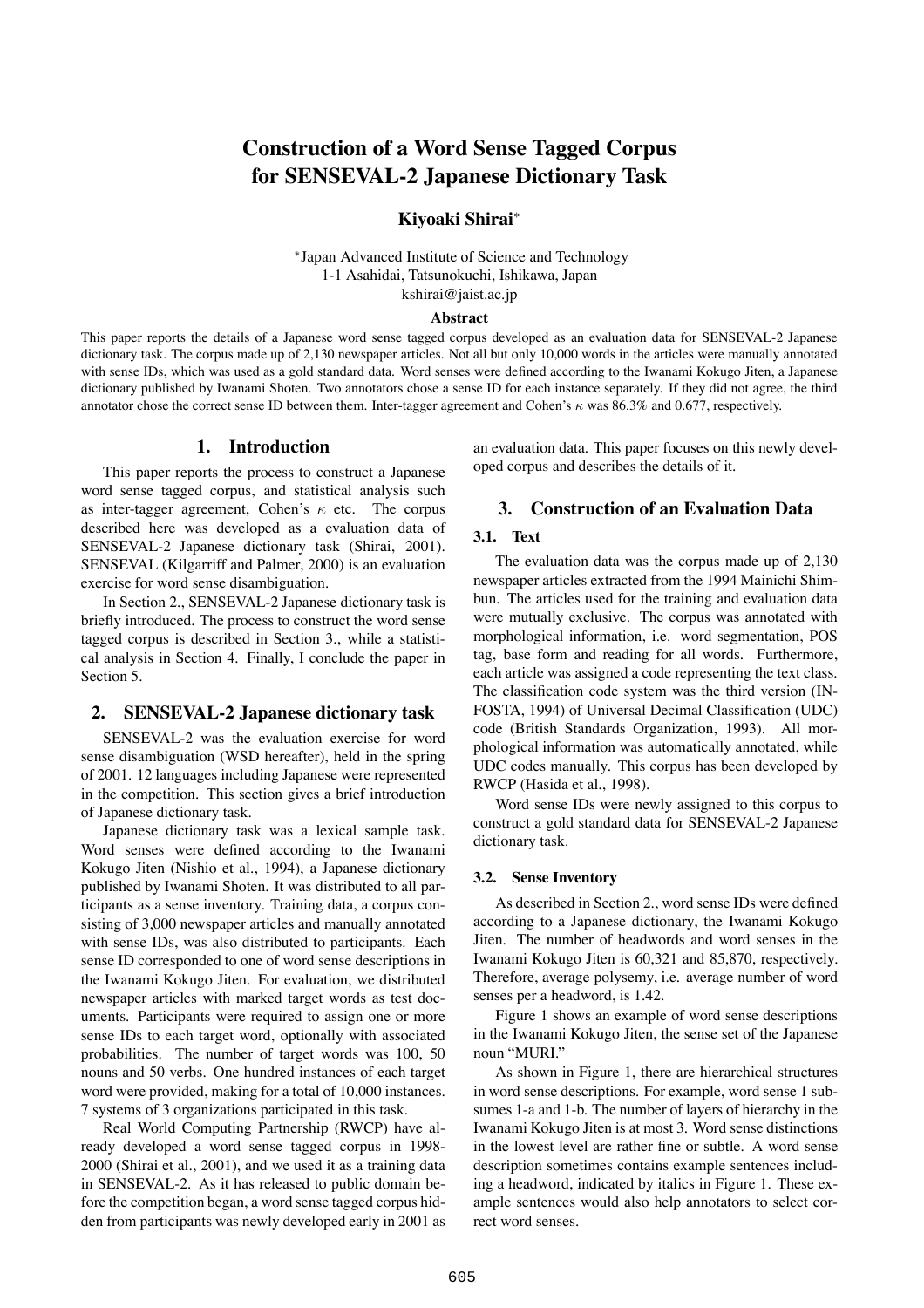MURI

- 1. lack of reasonableness
	- 1-a. something not to be rational, not to be sensible [kimi ga okoru no wa **MURI** mo *nai* (It is natural for you to be angry)]
	- 1-b. to do something compulsorily [sigoto no **MURI** de byouki ni naru (I become ill from overwork)]

Figure 1: Sense set of "MURI"

|       |    |    | $D_c$ | all |
|-------|----|----|-------|-----|
| nouns | 10 | 20 | 20    | 50  |
| verbs | 10 | 20 | 20    | 50  |
|       | ነበ |    |       | 1ሰበ |

Table 1: Number of Target Words

|       |    |     | $D_c$ |     |
|-------|----|-----|-------|-----|
| nouns |    | 3.7 | 3.3   | 6.6 |
| verbs | 18 | 6.7 | 5.2   |     |
|       |    |     |       |     |

Table 2: Average Polysemy of Target Words

|       | $D_{\alpha}$ | $D_h$ | $D_c$ | all   |
|-------|--------------|-------|-------|-------|
| nouns | 1.19         | 0.723 | 0.248 | 0.627 |
| verbs | 1.77         | 0.728 | 0.244 | 0.743 |
| all   | 148          | 0.725 | 0.246 | 0.685 |

Table 3: Average Entropy of Target Words

## **3.3. Sampling Target Words**

Japanese dictionary task was a lexical sample task, i.e. participating systems had to disambiguate not all words but only sample words in the text. The number of target words was set to be 100. When we chose target words, we considered the following:

- POSs of target words were either nouns or verbs.
- Words were chosen which occurred more than 50 times in the training data.
- The relative "difficulty" in disambiguating the sense of words was considered. Difficulty of the word  $w$  was defined by the entropy of the word sense distribution  $E(w)$  in the training data. Obviously, the higher  $E(w)$ was, the more difficult the WSD for  $w$  was.

We set up following three word classes and chose target words evenly from them.

$$
D_a \t E(w) \ge 1
$$
  
\n
$$
D_b \t 0.5 \le E(w) < 1
$$
  
\n
$$
D_c \t E(w) < 0.5
$$

Table 1, 2 and 3 reveals details of numbers of target words, average polysemy and average entropy in the training data, respectively.

One hundred instances of each target word were selected from newspaper articles, making for a total of 10,000 instances.

### **3.4. Manual Annotation**

Six annotators assigned the correct word sense IDs for 10,000 instances. They were not experts, but had knowledge of linguistics or lexicography to some degree. The process of manual annotating was as follows:

- **Step 1.** Two annotators chose a sense ID for each instance separately in accordance with the following guidelines:
	- Only one sense ID was to be chosen for each instance.
	- Sense IDs at any layers in hierarchical structures could be assignable.
	- The "UNASSIGNABLE" tag was to be chosen only when all sense IDs weren't absolutely applicable. Otherwise, choose one of sense IDs in the dictionary.
- **Step 2.** If the sense IDs selected by 2 annotators agreed, we considered it to be a correct sense ID for an instance.
- **Step 3.** If they did not agree, the third annotator chose the correct sense ID between them. If the third annotator judged both of them to be wrong and chose another sense ID as correct, we considered that all 3 word sense IDs were correct.

According to Step 3., the number of words for which 3 annotators assigned different sense IDs from one another was a quite few, 28 (0.3%).

As described in Section 2., we used an existing word sense tagged corpus as a training data, while developed another word sense tagged corpus for an evaluation data. Note that word sense IDs in the evaluation and training data were given in different ways:

- a sense ID was assigned for each word by at least two annotators in the evaluation data, while by only one annotator in the training data.
- only 10,000 instances in the articles were annotated with sense IDs in the evaluation data, while all words which satisfied the following conditions were annotated in the training data:
	- 1. Their POSs were noun, verb or adjective.
	- 2. The Iwanami Kokugo Jiten gave sense descriptions for them.
	- 3. They were ambiguous, i.e. there are more than two word senses in the dictionary.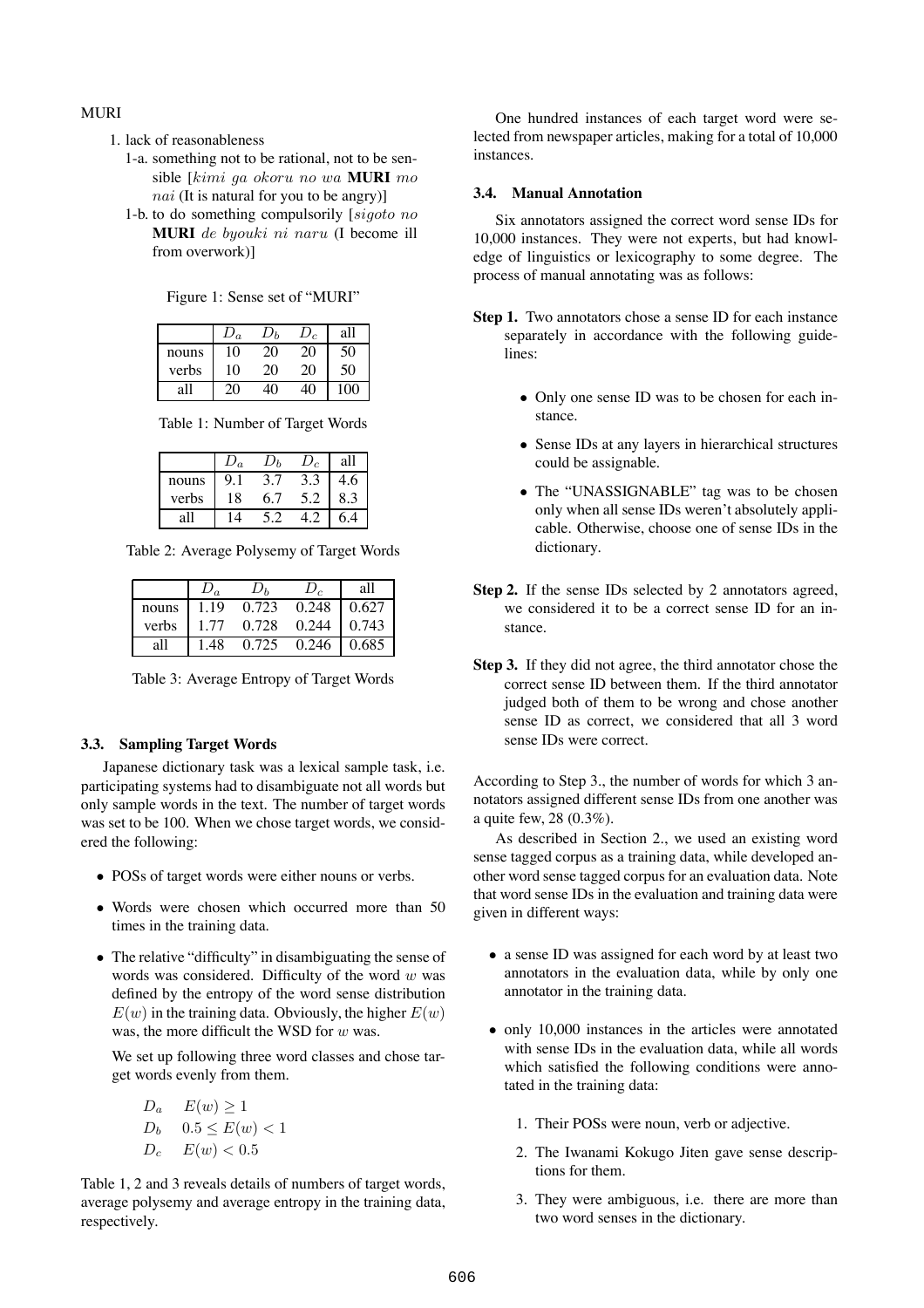|             |       | $D_h$ | $D_{\ell}$                    | -all |
|-------------|-------|-------|-------------------------------|------|
| nouns 0.809 |       |       | $0.786$ $0.957$ 0.859         |      |
|             |       |       | verbs 0.699 0.896 0.922 0.867 |      |
| all         | 0.754 |       | $0.841$ 0.939 $\boxed{0.863}$ |      |

Table 4: Inter-tagger Agreement

|               | $D_{\alpha}$ | $D_h$ | $D_{\alpha}$        | all   |
|---------------|--------------|-------|---------------------|-------|
| nouns $0.705$ |              | 0.531 | 0.775               | 0.659 |
| verbs         | 0.593        | 0.719 | $0.721 \pm 0.694$   |       |
| all           | 0.649        | 0.630 | $0.746 \cdot 0.677$ |       |

Table 5: Cohen's κ

### **4. Statistics**

Table 4 indicates the inter-tagger agreement of two annotators. Agreement ratio for all 10,000 instances was 86.3%. According to POS, agreement ratios for nouns and verbs were almost equal: 85.9% and 86.7%, respectively. On the other hand, the more difficult WSD was, the lower agreement ratio became (notice that the order of difficulty is  $D_a > D_b > D_c$ ).

Table 4 shows averages of Cohen's  $\kappa$  for a target word.  $\kappa$  is a statistical measure indicating a degree of agreement of annotators, and evaluates the observed proportion of agreement  $(P<sub>o</sub>)$  against the expected proportion of agreement  $(P_e)$  as shown in (1).

$$
\kappa = \frac{P_o - P_e}{1 - P_e} \tag{1}
$$

$$
P_o = \frac{\sum \sum n_{ij}^2 - Nk}{Nk(k-1)}
$$
 (2)

$$
P_e = \sum_{j=1}^{v} \left( \frac{\sum_{i=1}^{N} n_{ij}}{Nk} \right)^2 \tag{3}
$$

In (2) and (3),  $N$  denotes the number of instances,  $k$  the number of annotators,  $v$  the number of different word sense IDs that can be assigned to instances, and  $n_{ij}$  the number of annotators assigning instance i to word sense ID j.  $\kappa$ shown in Table 5 was relatively low. Average of  $\kappa$  for all 100 words was 0.677.

Figure 2 represents relation between inter-tagger agreement and system's score. In each graph, the horizontal axis indicates the inter-tagger agreement of each word, while the vertical axis indicates the average of mix-grained score<sup>1</sup> of participant's systems. In the Japanese dictionary task, the following 7 systems of 3 organizations submitted answers. Notice that all systems used supervised learning techniques.

• Communications Research Laboratory and New York University (4 systems)

The learning schemes were simple Bayes and support vector machine (SVM), and two kinds of hybrid models of simple Bayes and SVM.

• Tokyo Institute of Technology (2 systems)

Decision lists were learned from the training data. The features used in the decision lists were content words and POS tags in a window, and content words in example sentences contained in word sense descriptions in the Iwanami Kokugo Jiten.

• Nara Institute of Science and Technology (1 system)

The learning algorithm was SVM. The feature space was reconstructed using Principle Component Analysis(PCA) and Independent Component Analysis(ICA).

According to Figure 2, an inter-tagger agreement and an average of system's scores was positively correlated, i.e. the higher an inter-tagger agreement was, the higher system's scores were. However, system's scores for some words, such as " $me$ "(eyes), " $jikan$ "(time), "kaihatsu" (development), "kakaru"(hang, require etc.), " $kiku$ "(hear) and " $noru$ "(ride), were low even though inter-tagger agreement were high. In other words, systems could not consider effective features, which human annotators might consider, to disambiguate meanings of these words. Analysis on the reason why systems failed to select correct word senses for these words would give fruitful information to improve performances of WSD systems.

### **5. Conclusion**

This paper reports the details of the process of preparing the word sense tagged corpus used as the gold standard data for SENSEVAL-2 Japanese task and the statistical analysis of it. It can be used for an evaluation of a Japanese WSD system, development of WSD systems, etc.

The annotation data is freely available at SENSEVAL-2 web site (SENSEVAL-2, 2001). However, the text is not public due to copyright restrictions. Because we use text excerpts from 1994 Mainichi Shimbun newspaper articles as described in Section 3.1. If you purchase newspaper articles from the newspaper company, you can reconstruct the complete word sense tagged corpus. Purchase details as well as reconstruction tools are also available at the same web site.

### **6. References**

- British Standards Organization. 1993. *Guide to the Universal Decimal Classification (UDC)*. BSI, London.
- Koiti Hasida, Hitoshi Isahara, Takenobu Tokunaga, Minako Hashimoto, Shiho Ogino, Wakako Kashino, Jun Toyoura, and Hironobu Takahashi. 1998. The RWC text databases. In *Proceedings of the first International Conference on Language Resources and Evaluation*, pages 457-462.
- INFOSTA. 1994. *Universal Decimal Classification*. Maruzen, Tokyo. (in Japanese).
- Adam Kilgarriff and Martha Palmer. 2000. Special issue on SENSEVAL: Evaluating word sense disambiguation programs. *Computers and the Humanities*, 34(1-2).
- Minoru Nishio, Etsutaro Iwabuchi, and Shizuo Mizutani. 1994. *Iwanami Kokugo Jiten Dai Go Han*. Iwanami Publisher. (in Japanese).

<sup>&</sup>lt;sup>1</sup>"Mix-grained score" is one of the scoring scheme of SENSEVAL-2. See (SENSEVAL-2, 2001) for details.